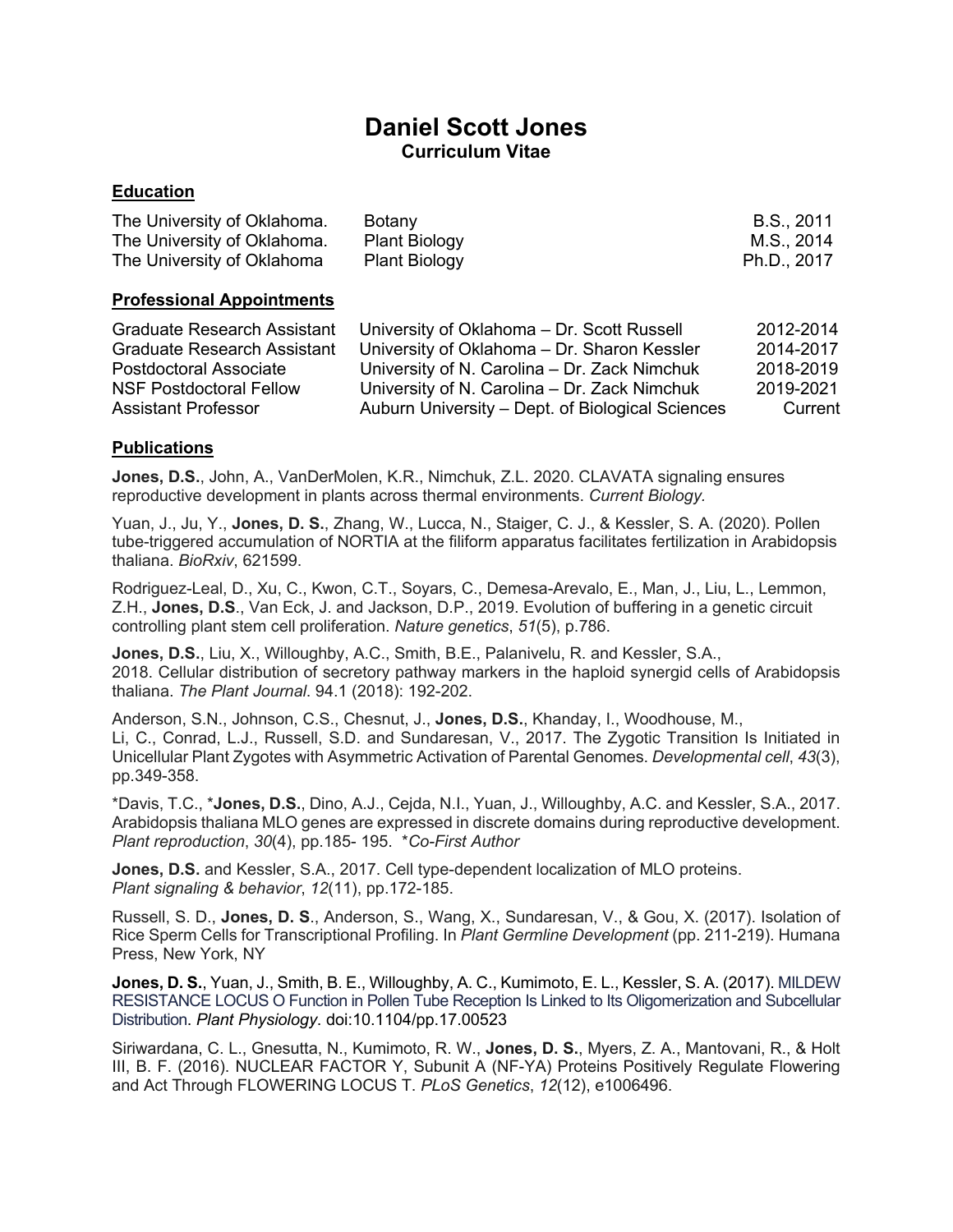Kessler, S. A., Lindner, H., **Jones, D. S**., & Grossniklaus, U. (2015). Functional analysis of related CrRLK 1 L receptor-like kinases in pollen tube reception. *EMBO Reports*, *16*(1), 107-116

Russell, S. D., & **Jones, D. S**. (2015). The male germline of angiosperms: repertoire of an inconspicuous but important cell lineage. *Frontiers in Plant Science*, *6* (March).

Siriwardana, C. L., Kumimoto, R. W., **Jones, D. S**., & Holt, B. F. (2014). Gene Family Analysis of the Arabidopsis NF-YA Transcription Factors Reveals Opposing Abscisic Acid Responses During Seed Germination. *Plant Molecular Biology Reporter*. http://doi.org/10.1007/s11105-014-0704-6

\*Anderson, S. N., \*Johnson, C. S., \***Jones, D. S**., Conrad, L. J., Gou, X., Russell, S. D., & Sundaresan, V. (2013). Transcriptomes of isolated Oryza sativa gametes characterized by deep sequencing: evidence for distinct sex-dependent chromatin and epigenetic states before fertilization. *The Plant Journal*, *76*(5), 1–13. http://doi.org/10.1111/tpj.12336

*\*Co-First Author; produced micrograph used for journal issue cover*

#### **Oral Presentations**

- **2020 – Plant and Animal Genome Meeting (PAG)** San Diego, CA CLE-Family Peptide Signaling Regulates Diverse Floral Morphologies across Plant Taxa **Daniel S. Jones**, Amala John, Zachary L. Nimchuk
- **2017 – International Congress on Arabidopsis Research (ICAR)**  St. Louis, MO Molecular requirements for MLO-mediated communication during pollen tube reception **Daniel S. Jones**, Jing Yuan, Benjamin Smith, Andrew Willoughby, Sharon A. Kessler
- **2017 – Purdue Plant Science Symposium**  West Lafayette, IN Analysis of MLO function during pollen tube reception **Daniel S. Jones**, Jing Yuan, Benjamin Smith, Sharon A. Kessler
- **2016 - American Society of Plant Biologists Meeting –** Austin, TX Analysis of MLO function during pollen tube reception **Daniel S. Jones**, Jing Yuan, Patrick B. Day, Sharon A. Kessler
- **2013 - Botanical Society of America Meeting –** New Orleans, LA Differential gene expression in the male and female germ lineage of *Oryza sativa ssp. japonica.* **Daniel Jones**, Sarah Anderson, Cameron Johnson, Meiling Chen, Liza Conrad, Xiaoping Gou, Scott D. Russell, V. Sundaresan

#### **Poster Presentations**

**2019 – Federation of American Societies for Experimental Biology (FASEB): Mechanisms in Plant Development-** Olean, NY

The Regulation of Inflorescence Architecture Through a Novel CLE-Signaling Pathway. **Daniel S. Jones**, Amala John, Zachary L. Nimchuk

**2017 – Federation of American Societies for Experimental Biology (FASEB): Mechanisms in Plant Development-** Saxtons River, VT MLO-mediated pollen tube reception requires localization to a Golgi-associated compartment in

synergid cells. **Daniel S. Jones**, Jing Yuan, Benjamin Smith, Sharon A. Kessler -*Winner of FASEB Best Student Poster Award* 

**2017 - American Society of Plant Biologists - Midwest Regional Meeting -** West Lafayette, IN MLO-mediated pollen tube reception requires localization to a Golgi-associated compartment in synergid cells. **Daniel S. Jones**, Jing Yuan, Benjamin Smith, Sharon A. Kessler -*Winner of ASPBMW Best Student Poster Award*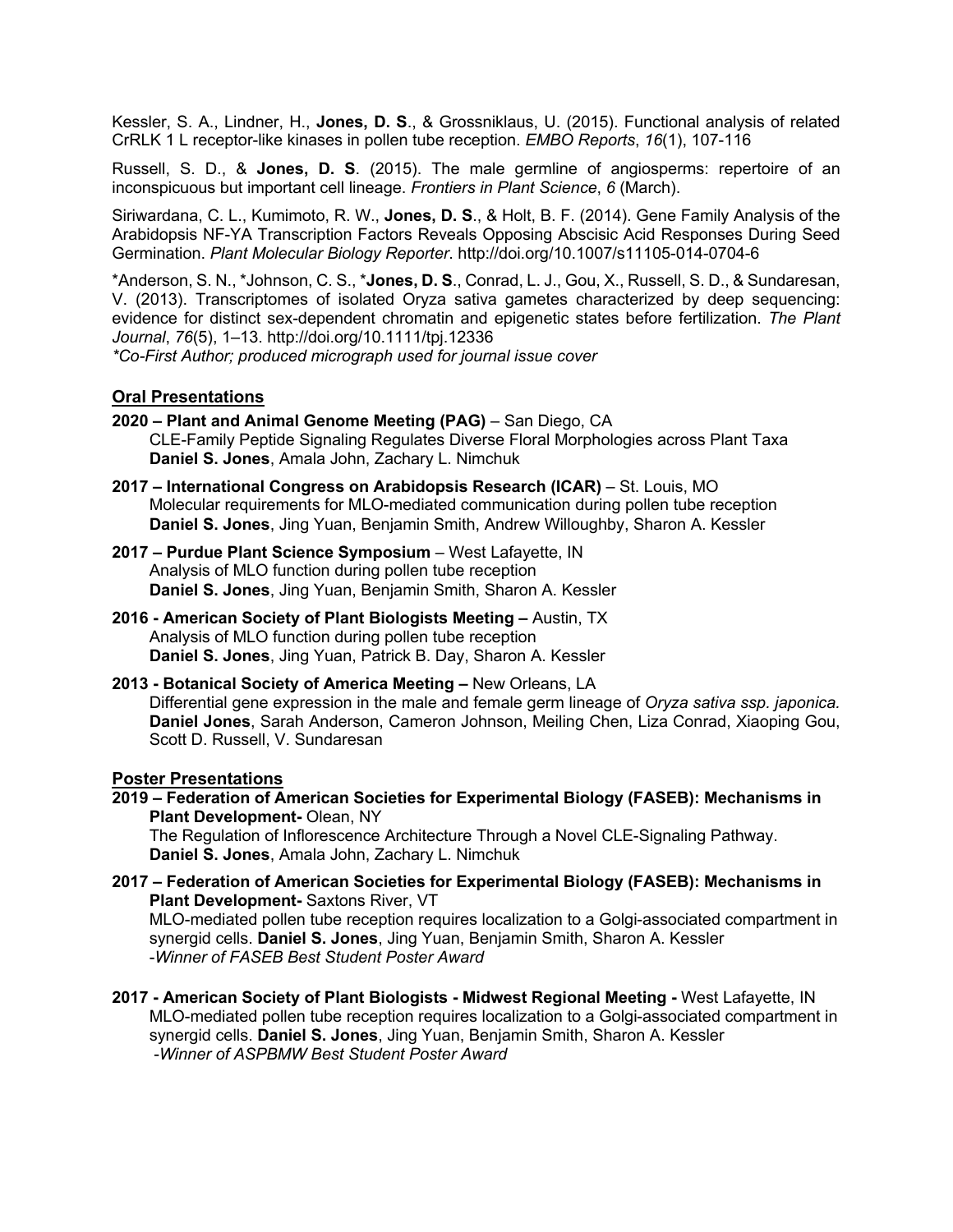#### **2016 - Plant Reproduction (IASPR and Frontiers in Plant Reproduction combined meeting) –** Tucson, AZ

MLO function in plant reproduction: comparing their potential roles in signaling and development. **Daniel S. Jones**, Patrick B. Day, Jing Yuan, Emily L. Kumimoto, Sharon A. Kessler -*Winner of Frontiers in Plant Reproduction Best Student Poster Award*

#### **2015 - Pollen Research Coordination Network (Pollen RCN) and ASPB Plant Biology –** Minneapolis, MN

MLO-mediated pollen tube reception: localization, distribution and functional analysis of MLO proteins within the synergid cell of *Arabidopsis thaliana*. **Daniel S. Jones**, Sharon A. Kessler

**2014 - International Congress on Sexual Plant Reproduction –** Porto, Portugal Three-dimensional visualization of the female gametophytes of *Oryza sativa* and *Arabidopsis thaliana* using multiphoton microscopy. **Daniel S. Jones**, Benjamin E. Smith, Joshua M. Chesnut, Greg Strout, Scott D. Russell

#### **2013 - Botanical Society of America Meeting –** New Orleans, LA Three-dimensional visualization of the embryo sac of *Oryza sativa* during fertilization. **Daniel S. Jones**, Joshua M. Chesnut, Scott D. Russell\

# **Teaching Experience**

#### **The University of North Carolina in Chapel Hill - Department of Biology** *Instructor of Record*

- Fall 2020 (Rescheduled to Fall 2021 due to COVID) Molecular Lab Fundamentals
	- o Course designed but not yet implemented

## *Guest Lecturer*

- Spring 2020 BIOL639-1 Plant Cell Biology
- Fall 2018 BIOL639 Plant Hormone Signaling
- Fall 2018 BIOL425 Human Genetics

### *Research Consultant*

• Fall 2018 – BIOL425 Human Genetics

# **The University of Oklahoma - Department of Microbiology and Plant Biology**

*Instructor of Record*

• Spring 2017 – General Botany – Inquiry-based

### *Graduate Teaching Assistant*

- Spring 2016 Principles of Plant Physiology
- Fall 2011 General Botany

# **Distinguished Awards and Accolades**

**2019 – National Science Foundation PGRP Postdoctoral Research Fellowship in Biology** Deciphering CLE peptide signaling pathways in sunflower (*Helianthus annuus*)

**2017 - FASEB Best Student Poster Award- FASEB: Mechanisms in Plant Development** MLO-mediated pollen tube reception requires localization to a Golgi-associated compartment in synergid cells. **Daniel S. Jones**, Jing Yuan, Benjamin Smith, Sharon A. Kessler

**2016 - Frontiers in Plant Reproduction Best Student Poster Award - IASPR and Frontiers in Plant Reproduction** MLO function in plant reproduction: comparing their potential roles in signaling and development. **Daniel S. Jones**, Patrick B. Day, Jing Yuan, Emily L. Kumimoto, Sharon A. Kessler

# **2016 - Provost's Certificate of Distinction in Teaching, University of Oklahoma**